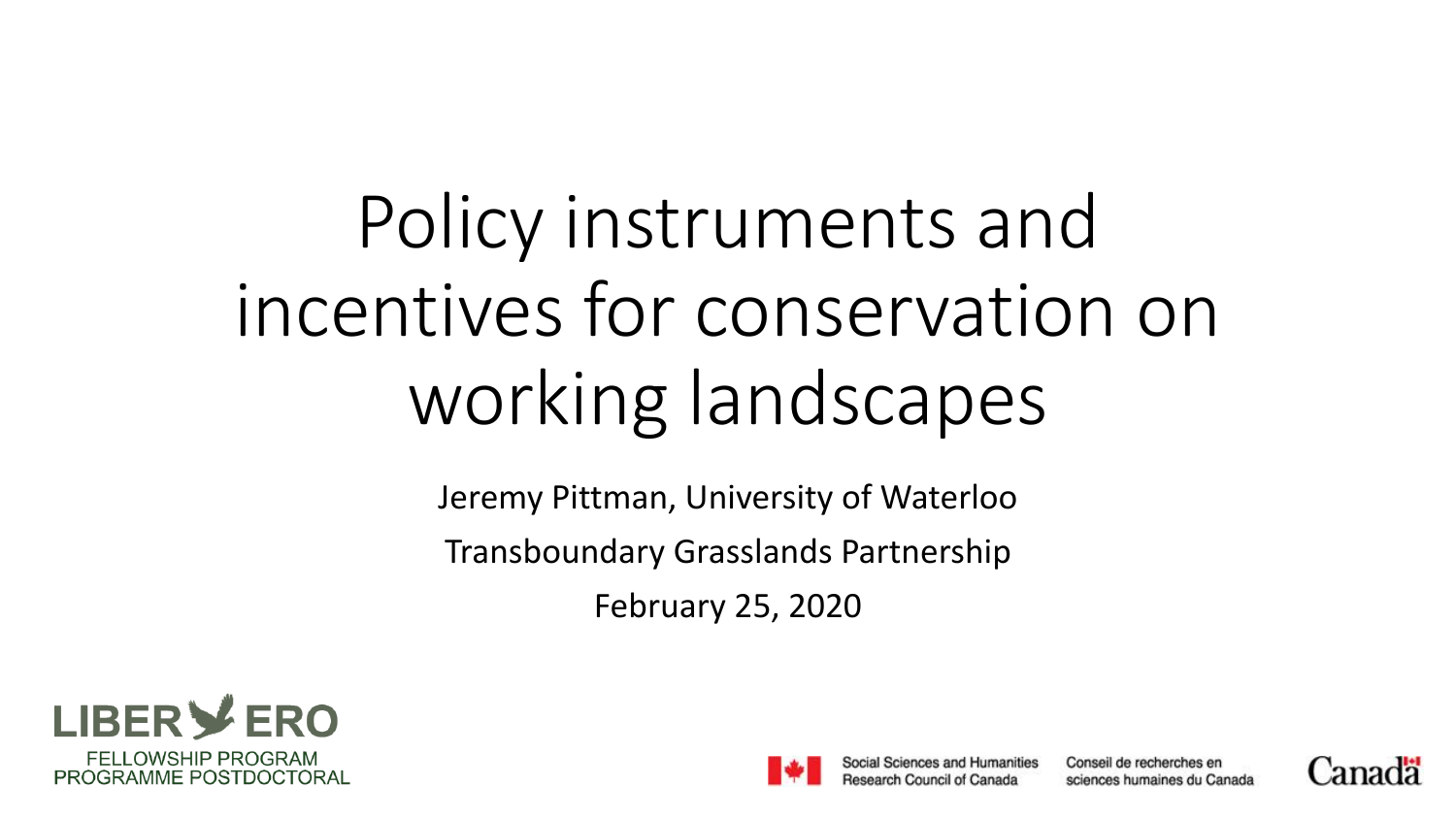# Searching for solutions on working landscapes

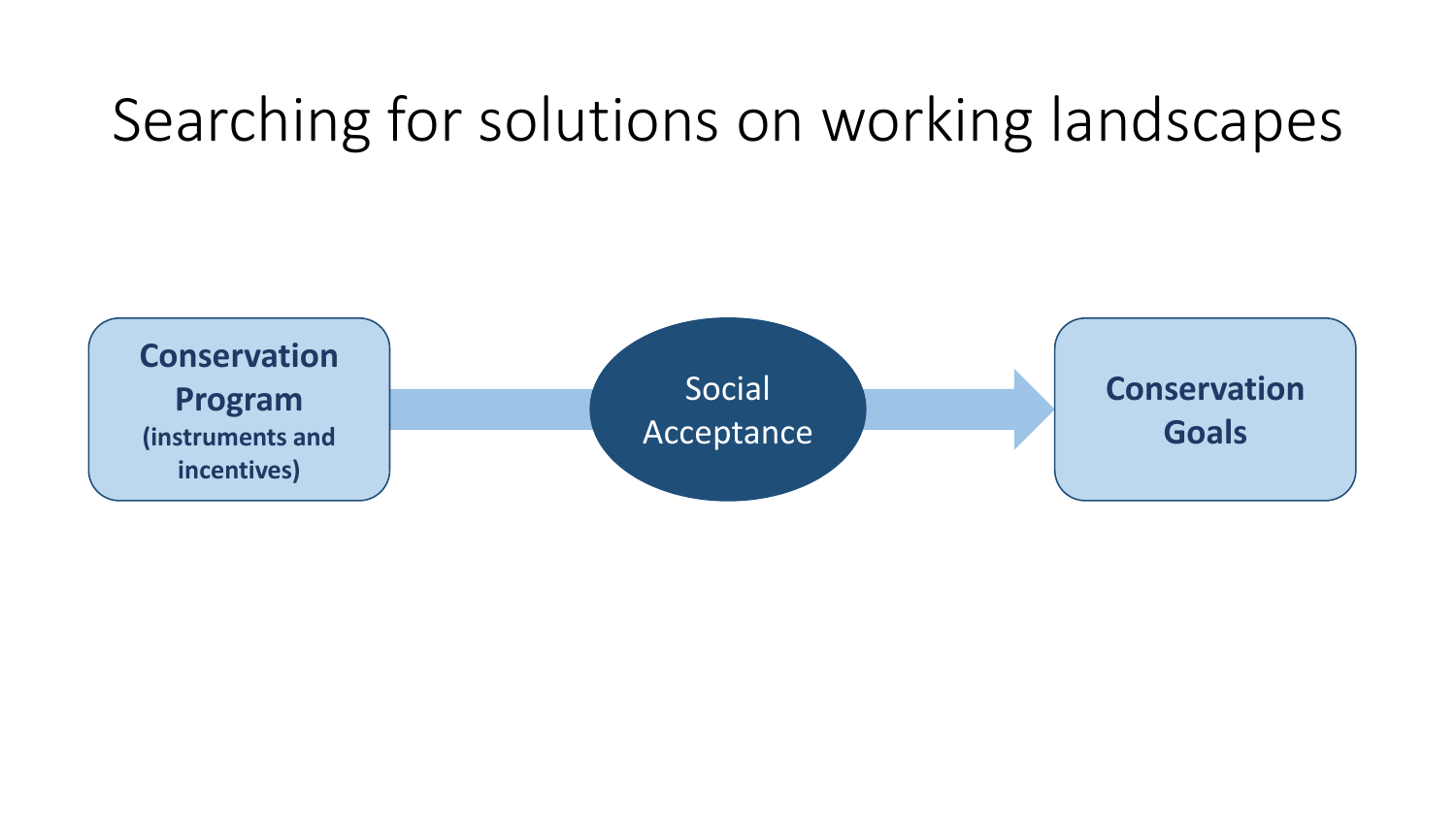# Research design and methods

- What instruments and incentives do people want?
- What has been the impact of existing programs?
- Online surveys with landowners in Canada ( $n = 231$ ) and in the United States ( $n = 62$ )
	- $BC 10$
	- $-$  AB  $-$  49
	- $SK 64$
	- $MB 22$
	- Montana: 22
	- Nebraska: 26
	- Nebraska and South Dakota: 1
	- South Dakota: 11
	- Not reported 88
- Approx. 34% of respondents in Canada and 66% in the United States had previously participated in conservation programs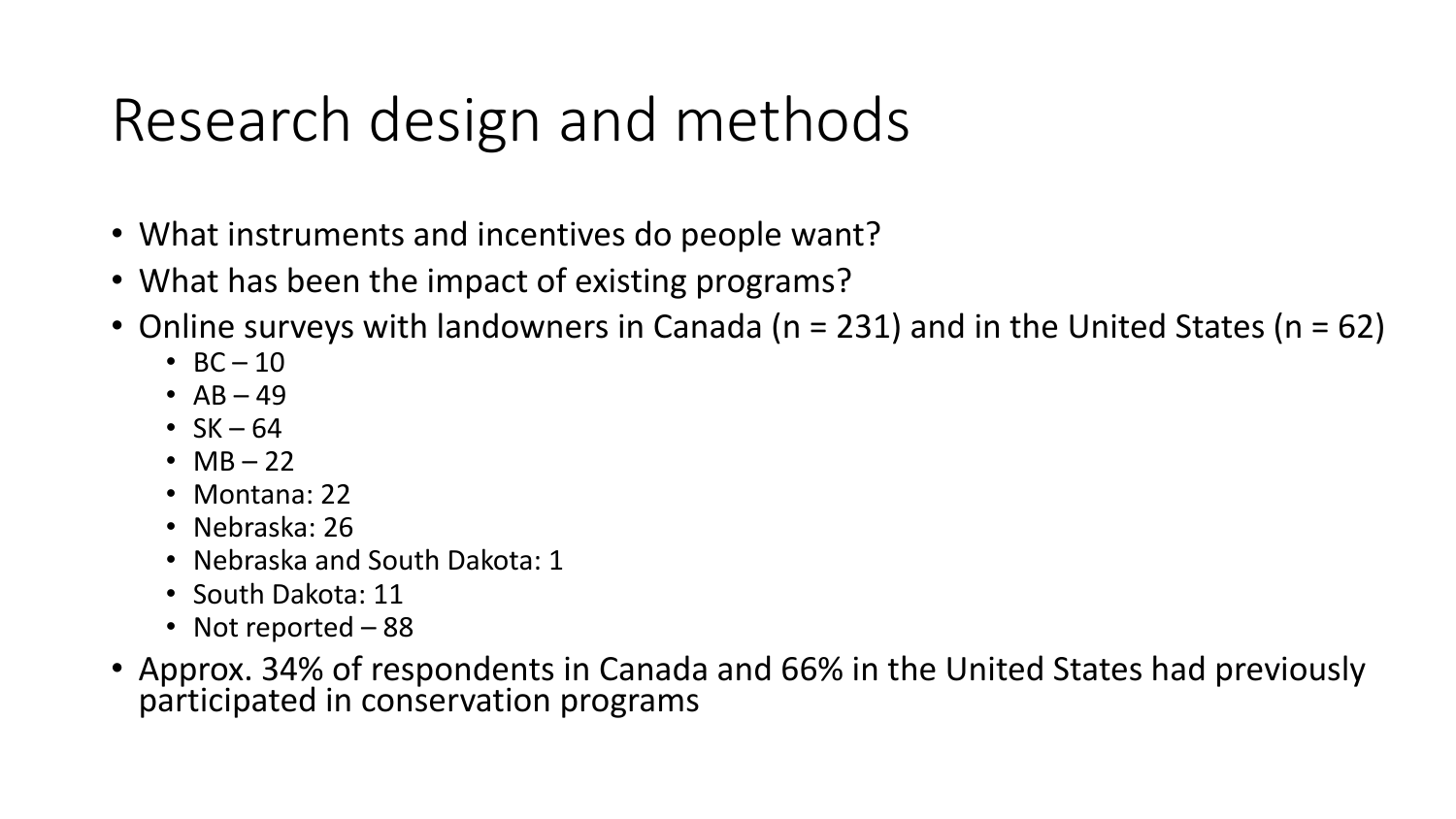#### Instruments

- Conservation easements
	- restrictions on land title
- Land securement
	- selling land
- Conservation Management Agreements (CMA)
	- co-developing planned activities/targets (e.g., habitat plans, results-based)
- Market certification
	- verifiable standards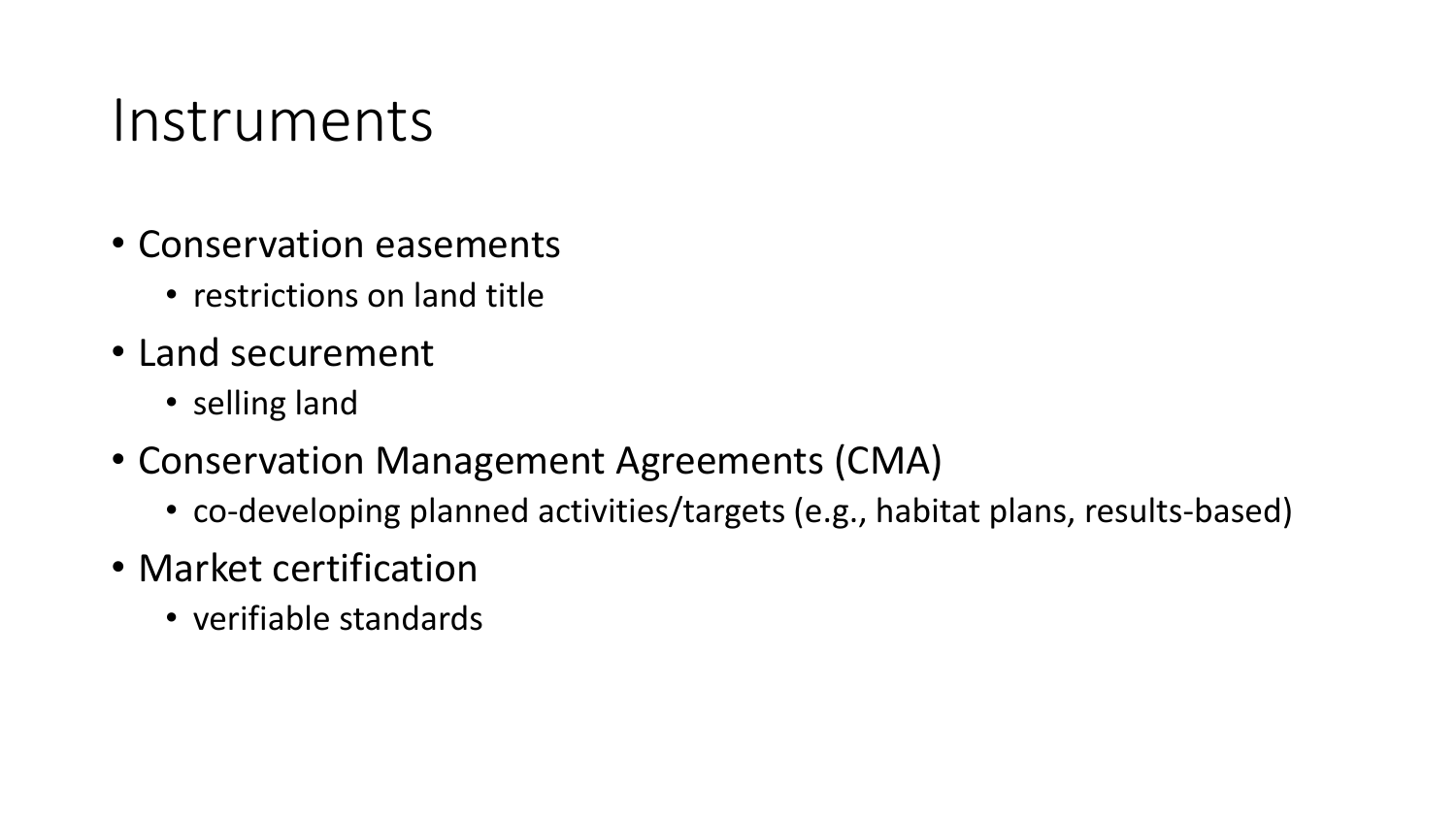#### Incentives

- Legal assurances
	- legal protection
- Market-based premiums
	- sell commodities for more
- Cost sharing
	- costs split between public/private
- Annual payments
	- payments for the achievement of targets, etc.
- One-time payments
	- payments for the avoidance of activities, etc.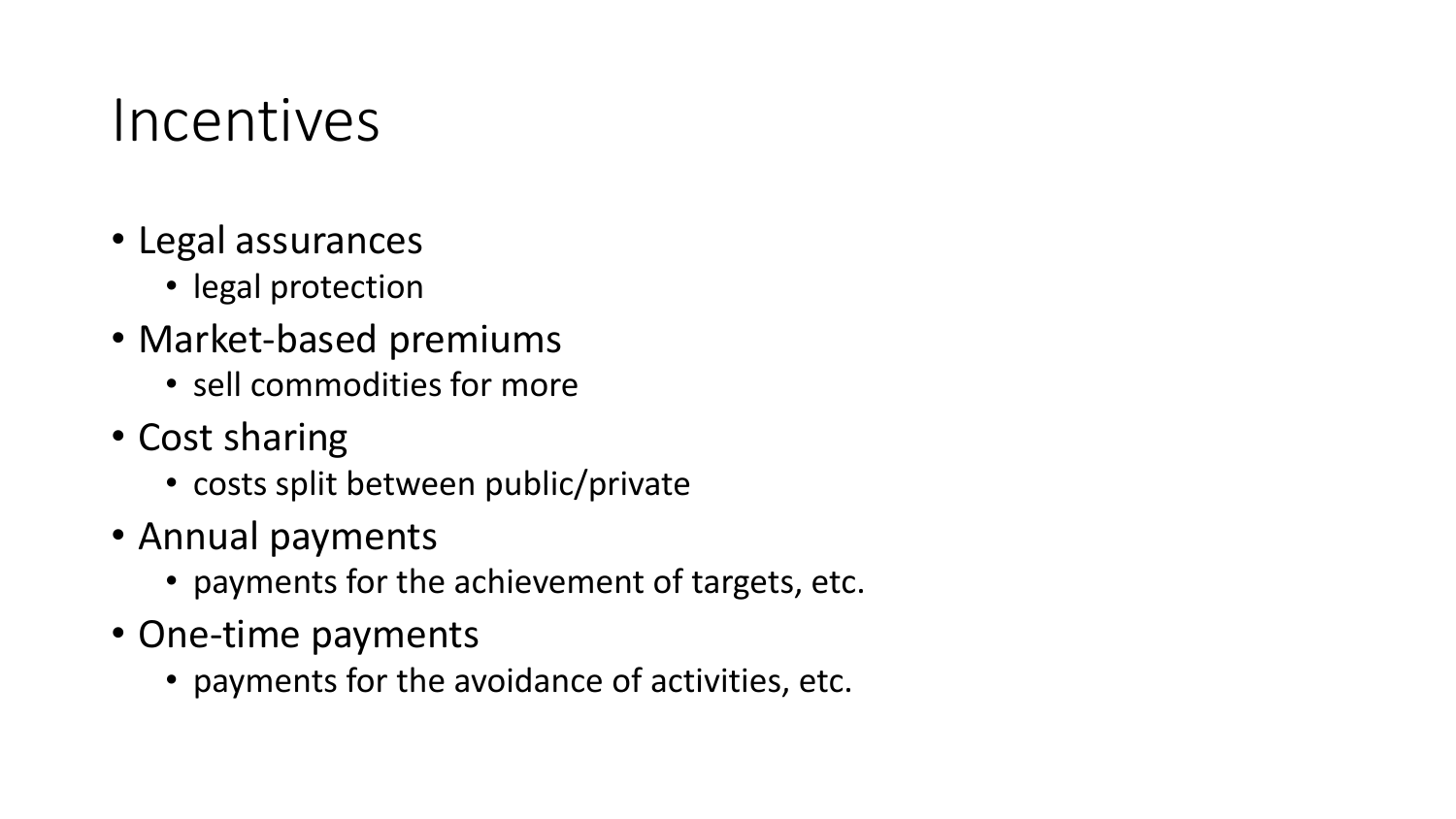Results: What instruments and incentives do people want?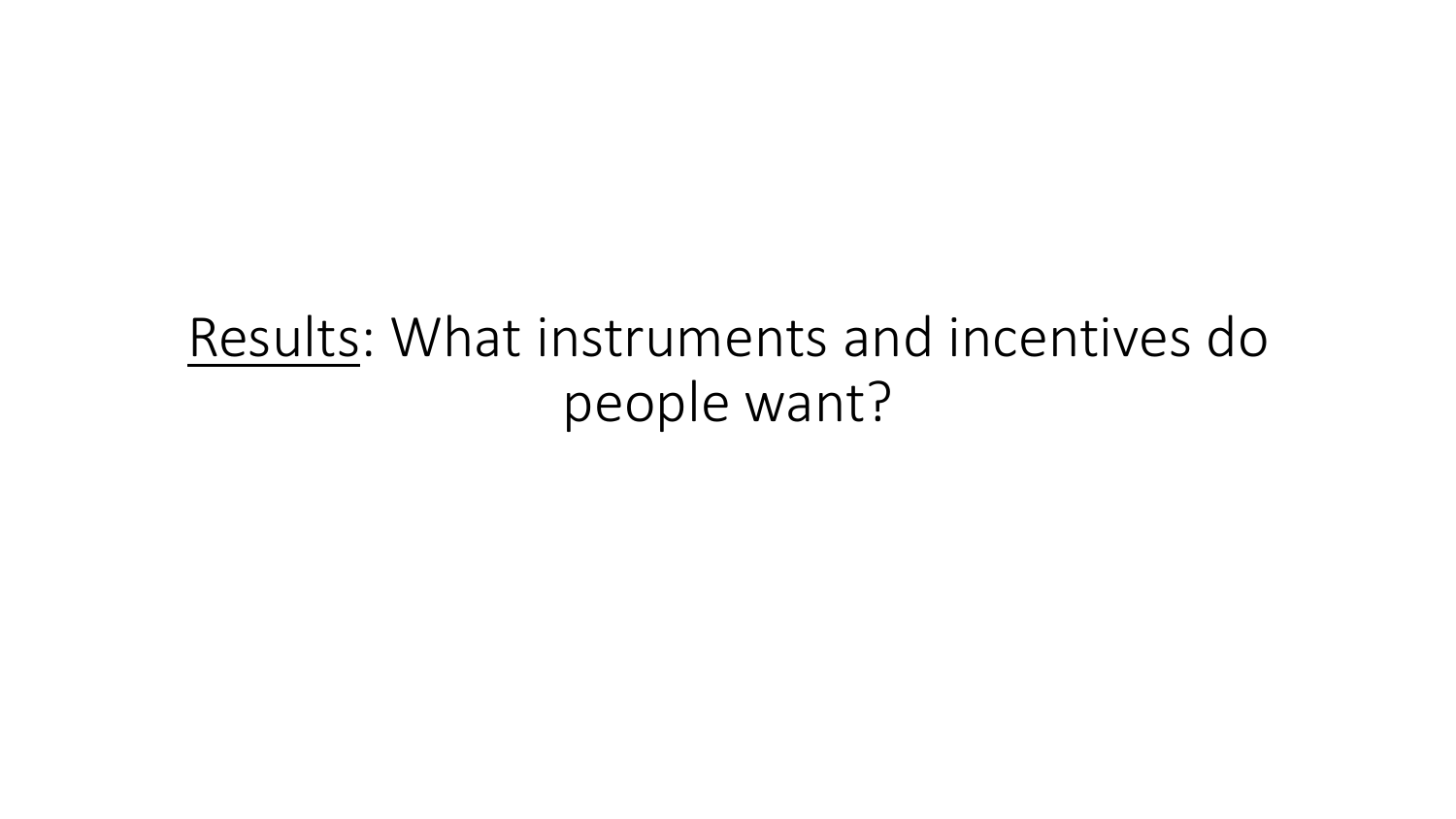# What factors are important to people when they consider participating in programs?

- Most important:
	- The restrictions that participating in the program will place on my farming or ranching operation
- Mid-important:
	- The level of trust that I have in the organization delivering the program
- Least important:
	- The amount of funding available to me from the program

**Even though funding is least important among the options, it is likely still an important factor to consider in program design**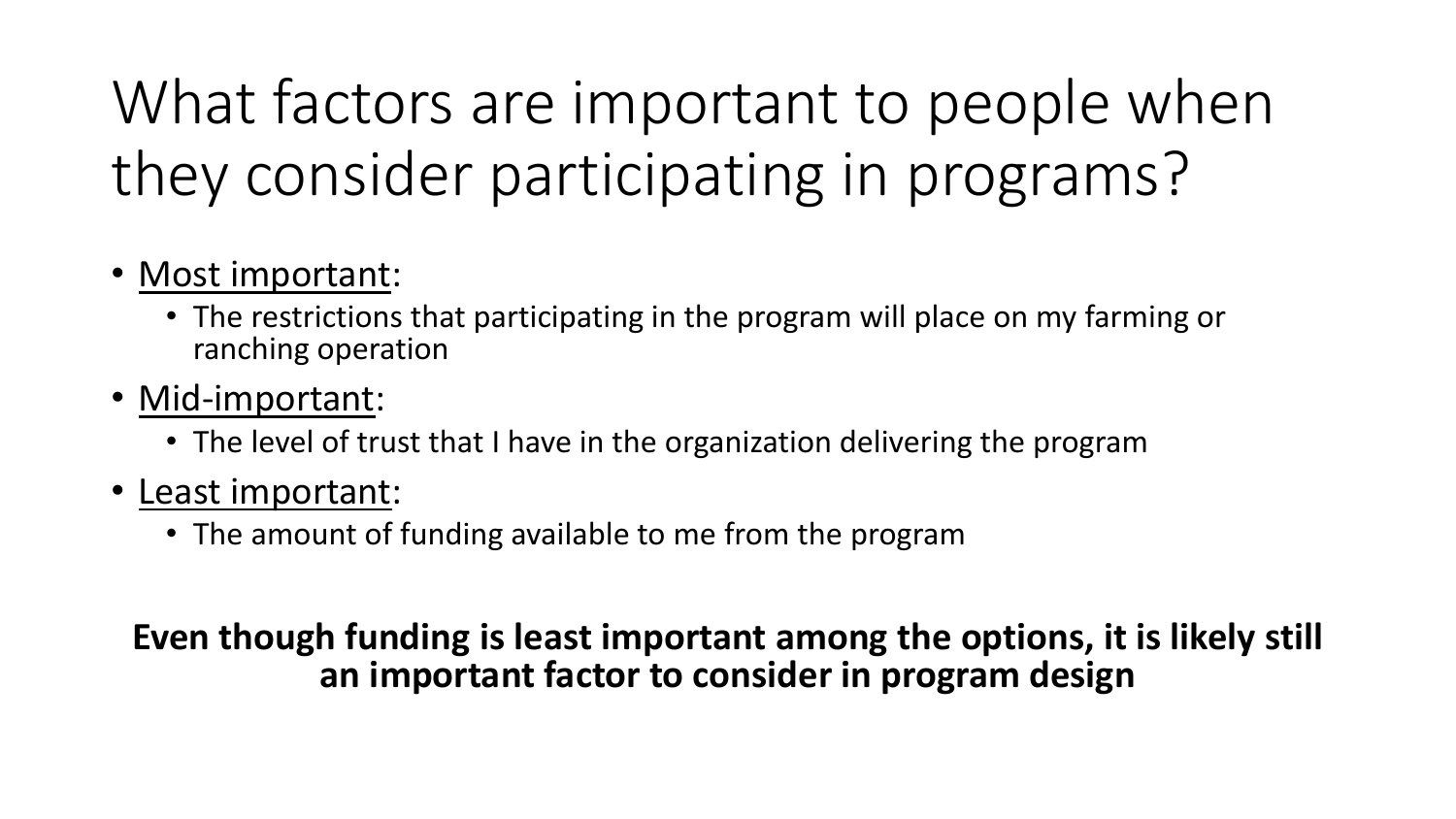**Canada**

**Funding Trust Restrictions** 



 $N = 176$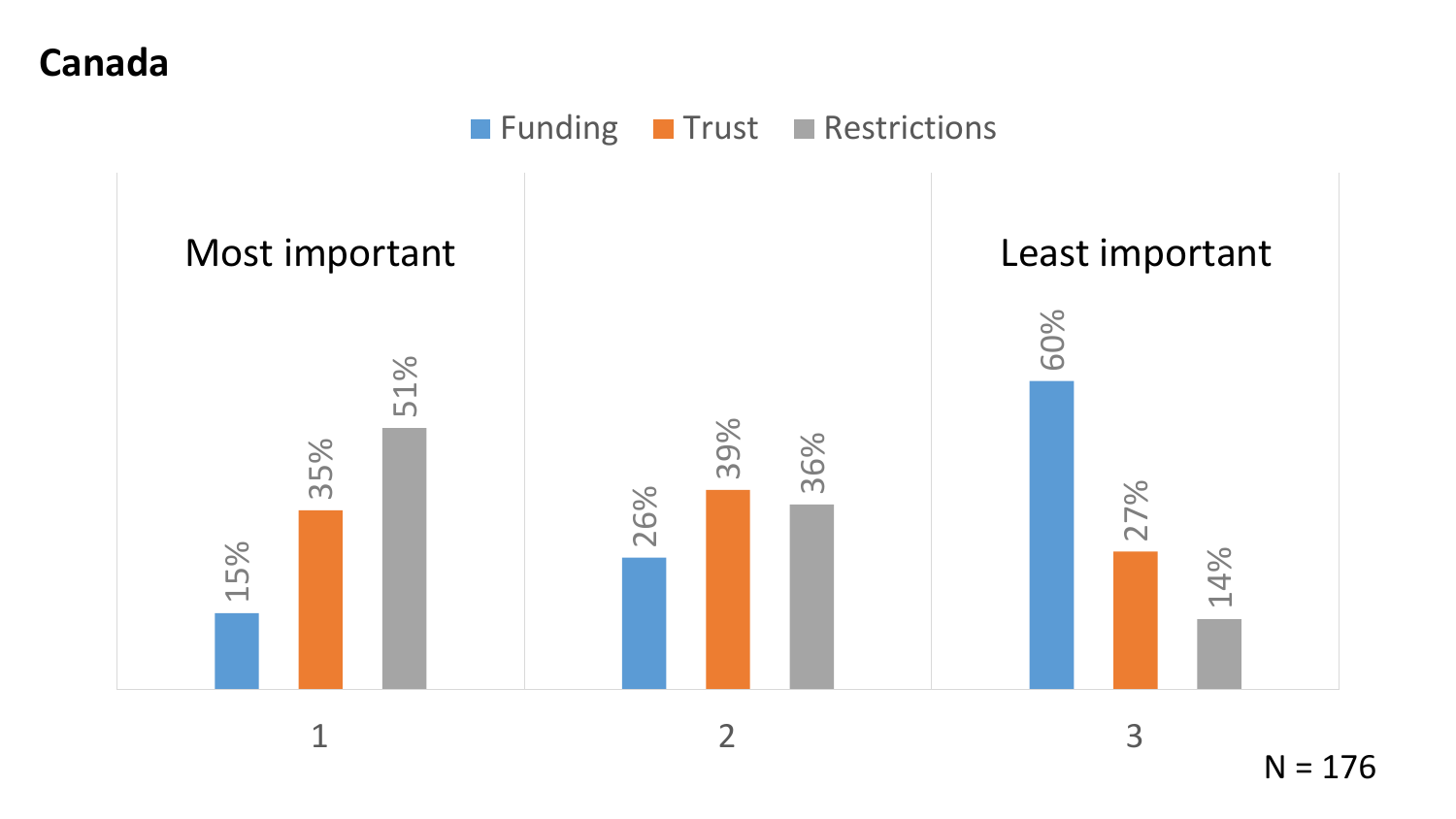#### **United States**

Funding Trust Restrictions

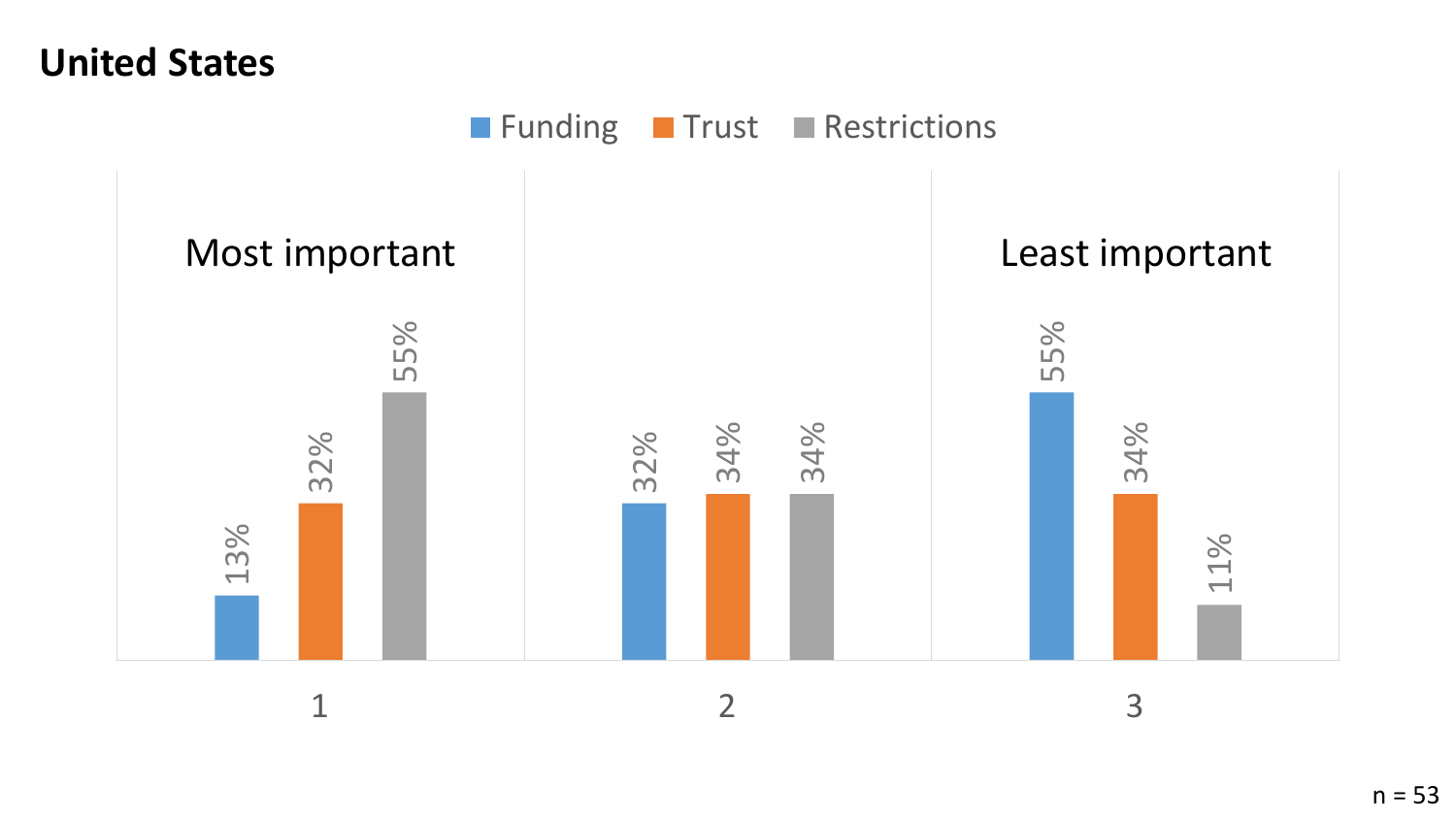# Instruments (in order of preference)

- 1. Conservation Management Agreements (CMA)
- 2. Market certification
- 3. Conservation easements
- 4. Land securement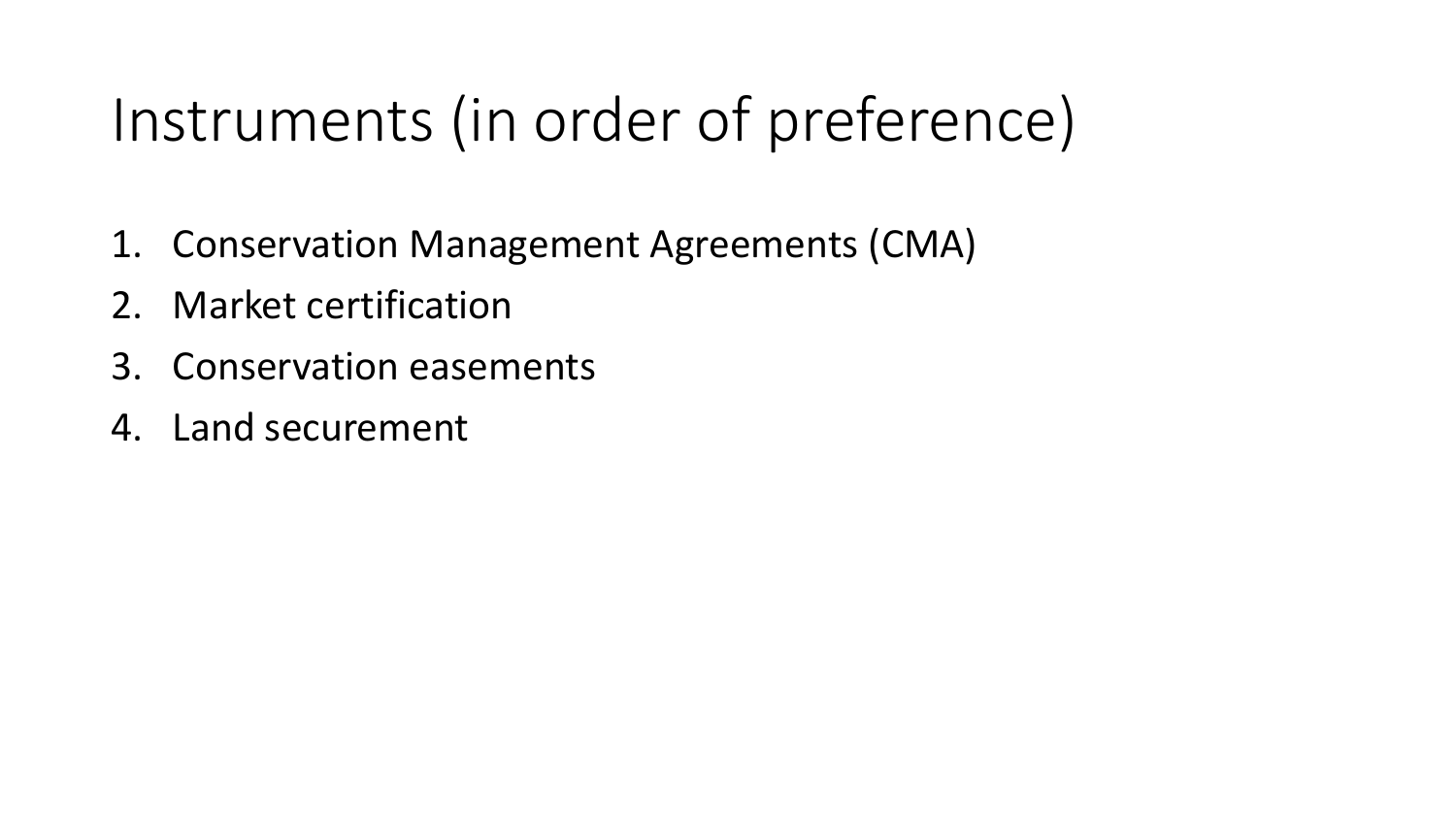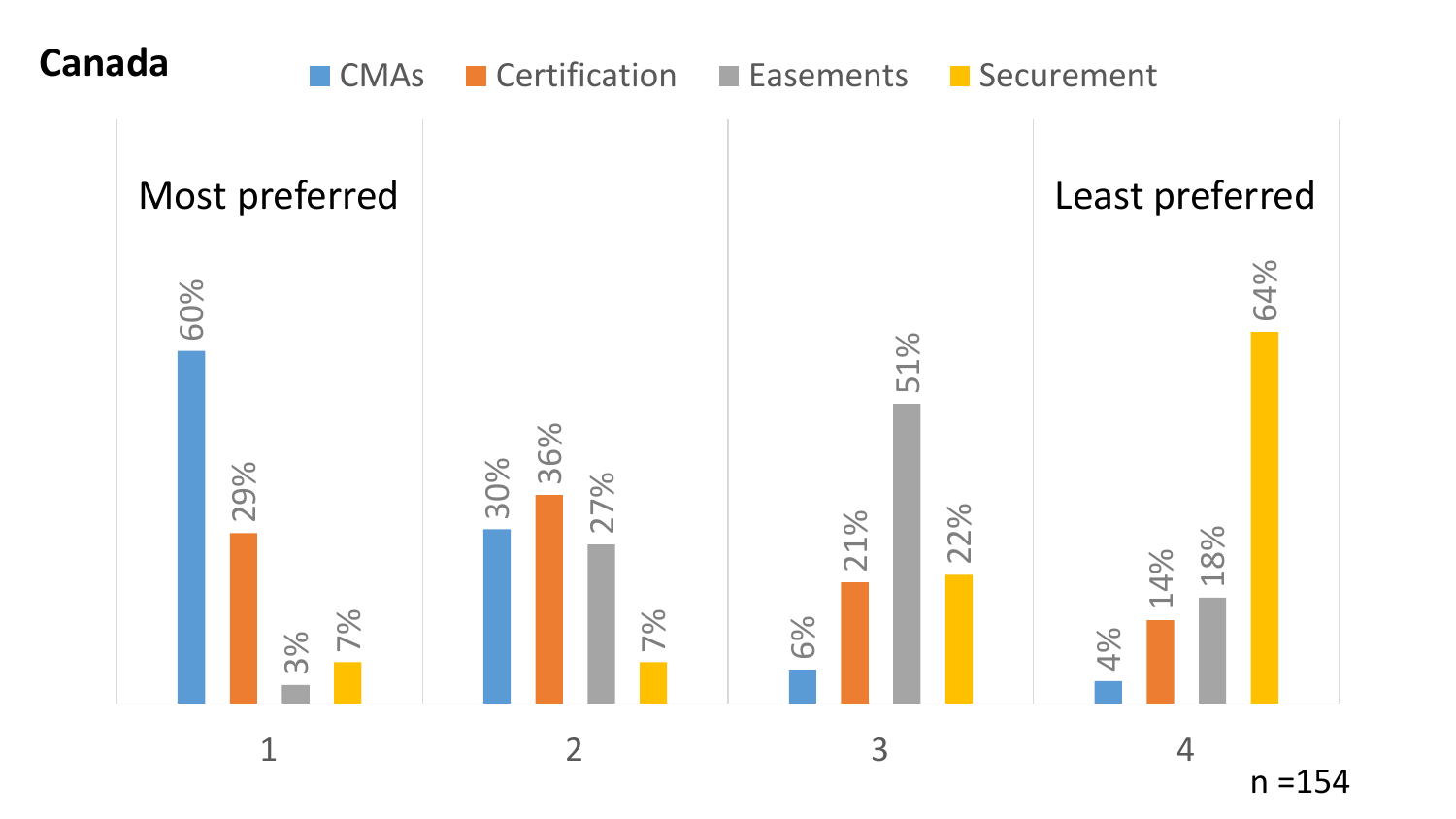

 $n = 45$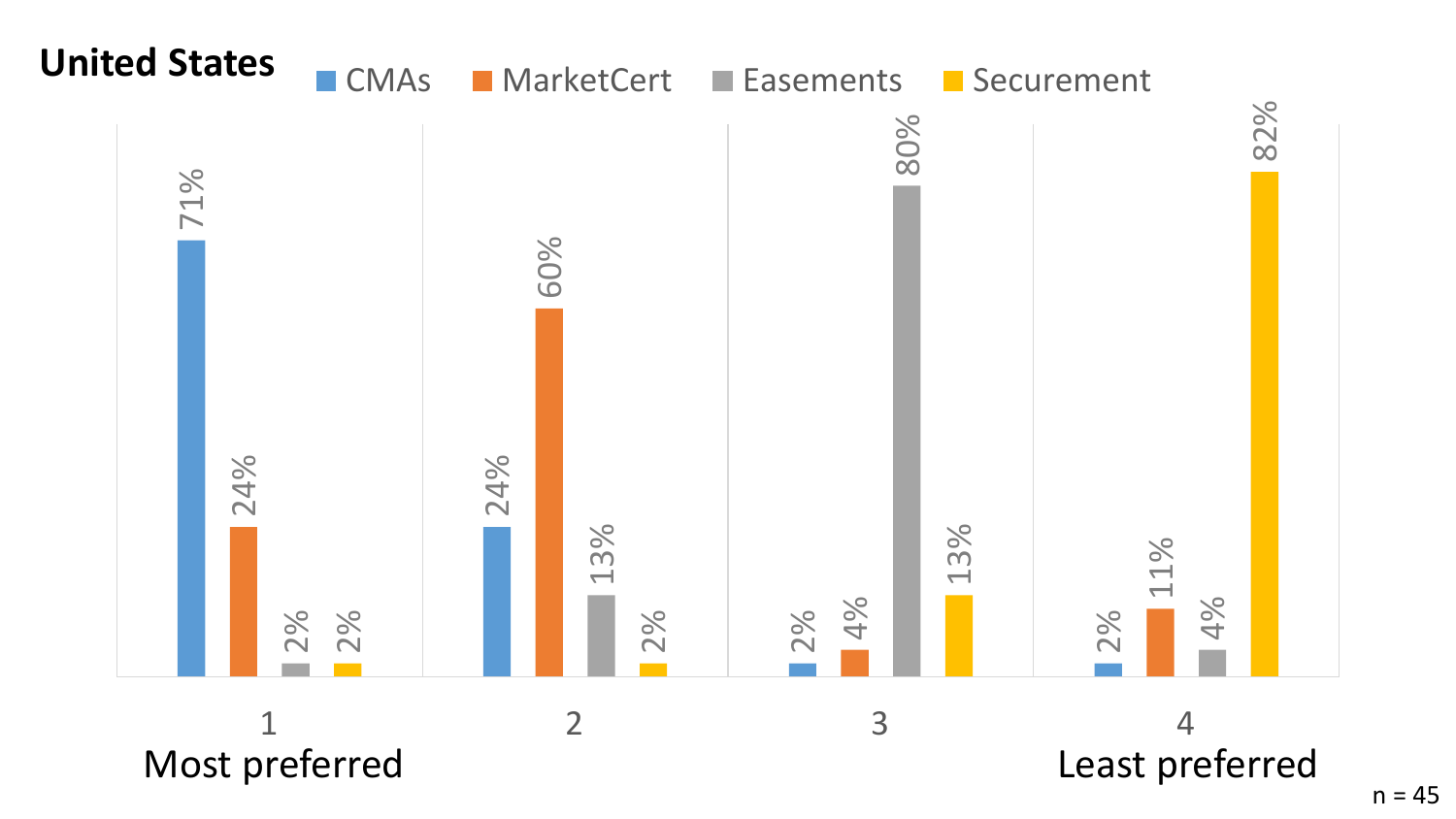#### Incentives

- 1. Top choice: annual payments (Canada) and cost sharing (US)
- 2. Middle choice: market-based premiums (both)
- 3. Bottom choice: legal and one-time or lump-sum (both)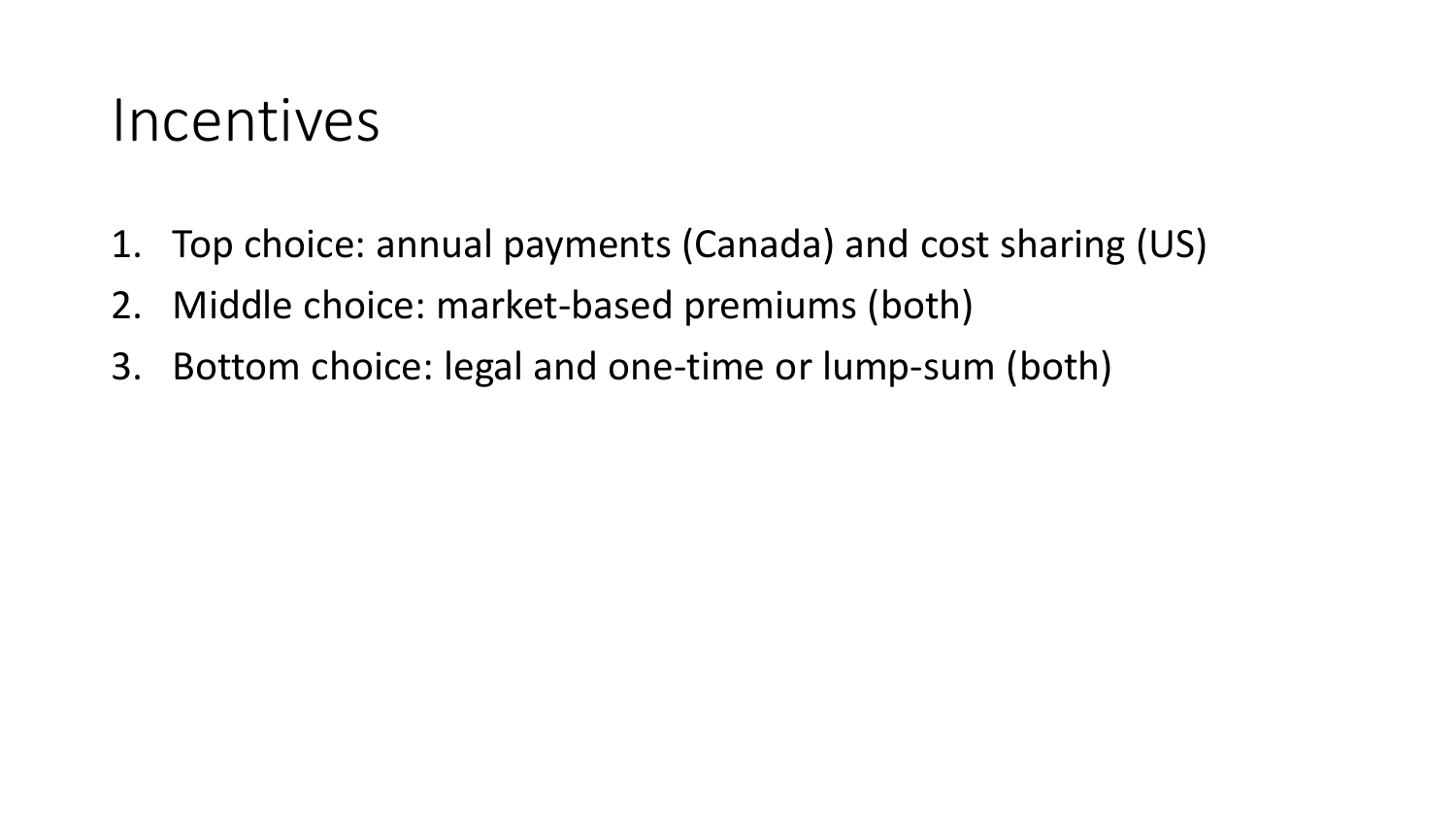



 $n = 159$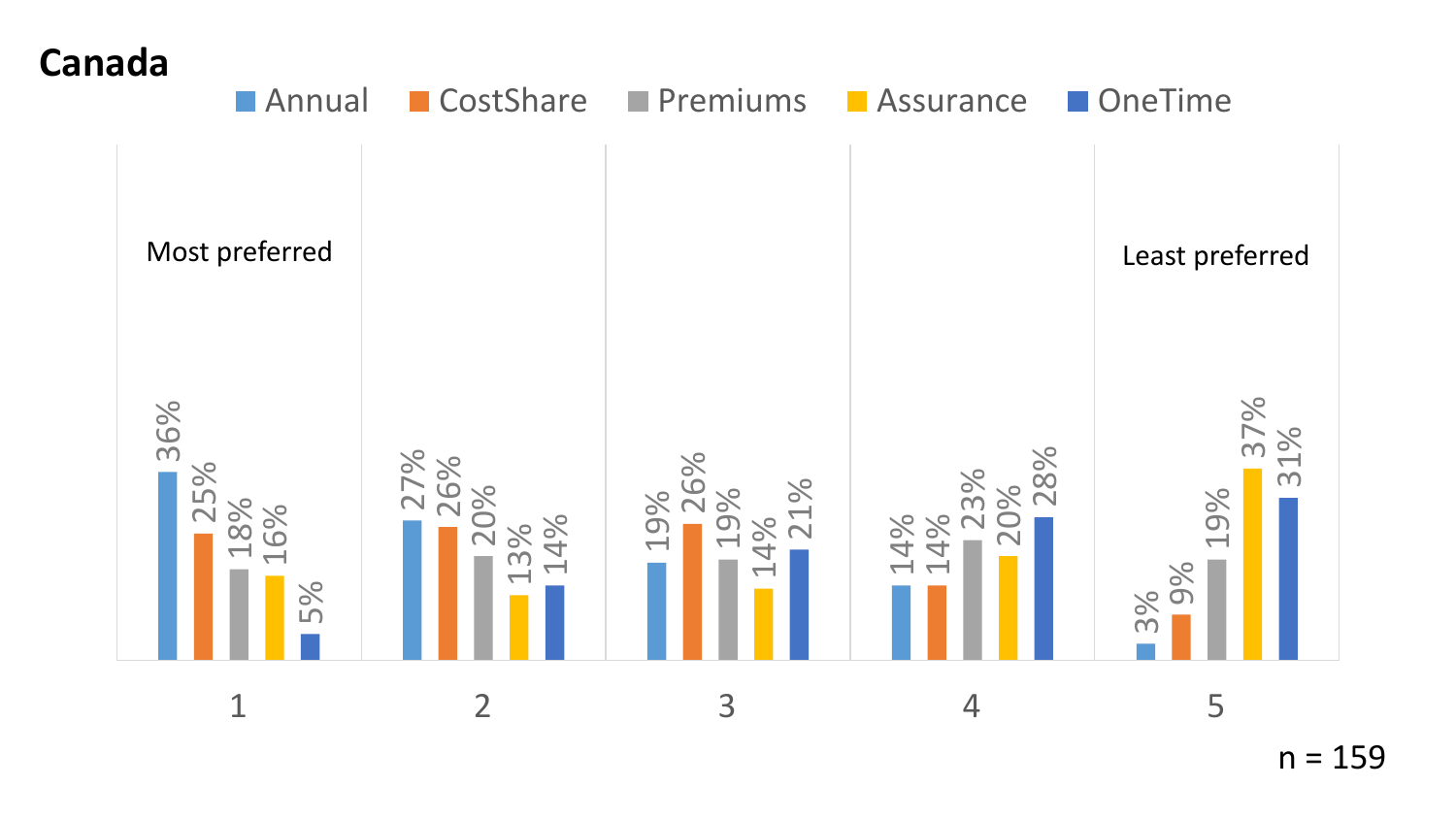#### **United States**

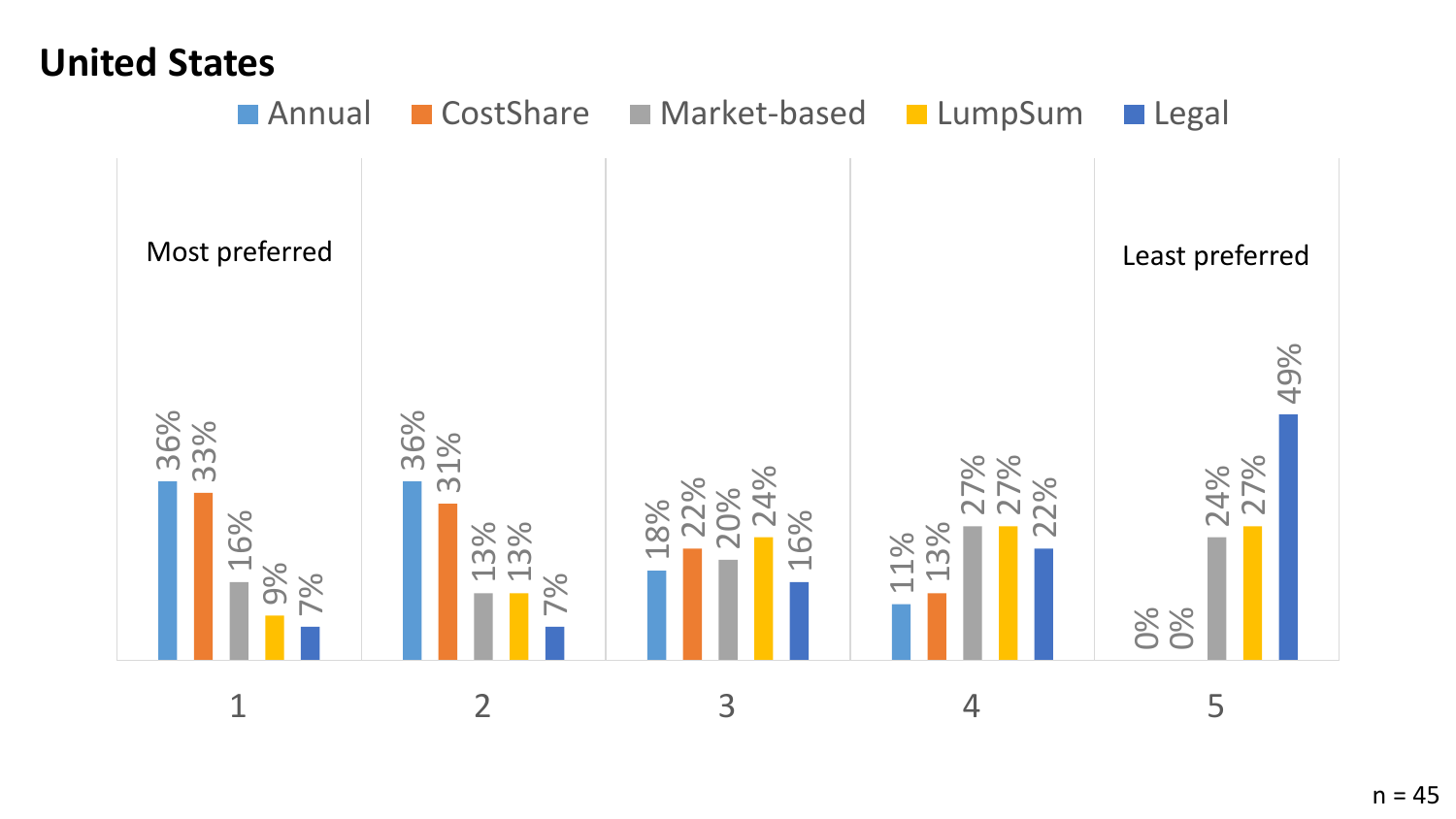### Bringing things together

**Canada**

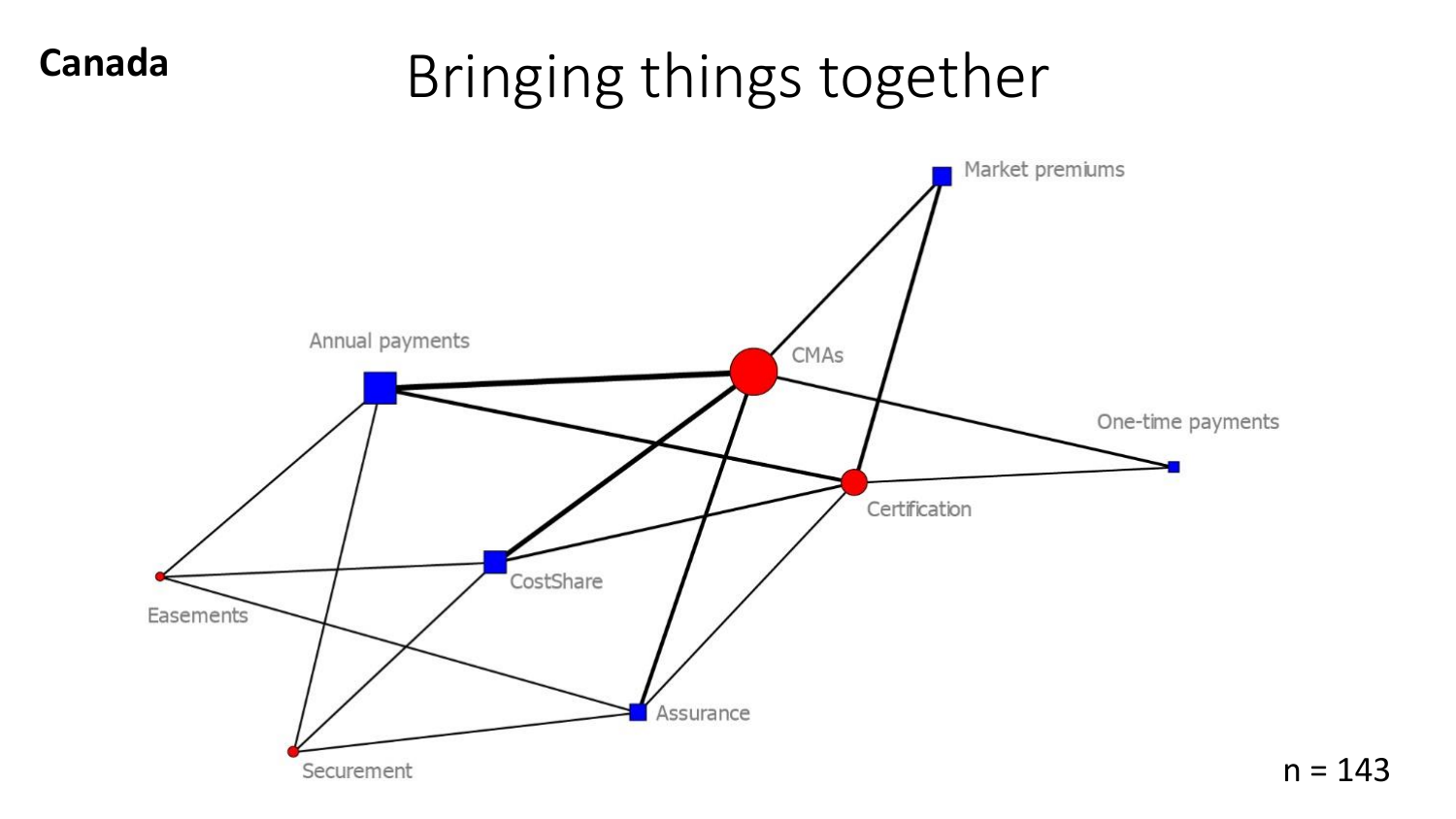# Bringing things together **United States**



 $n = 40$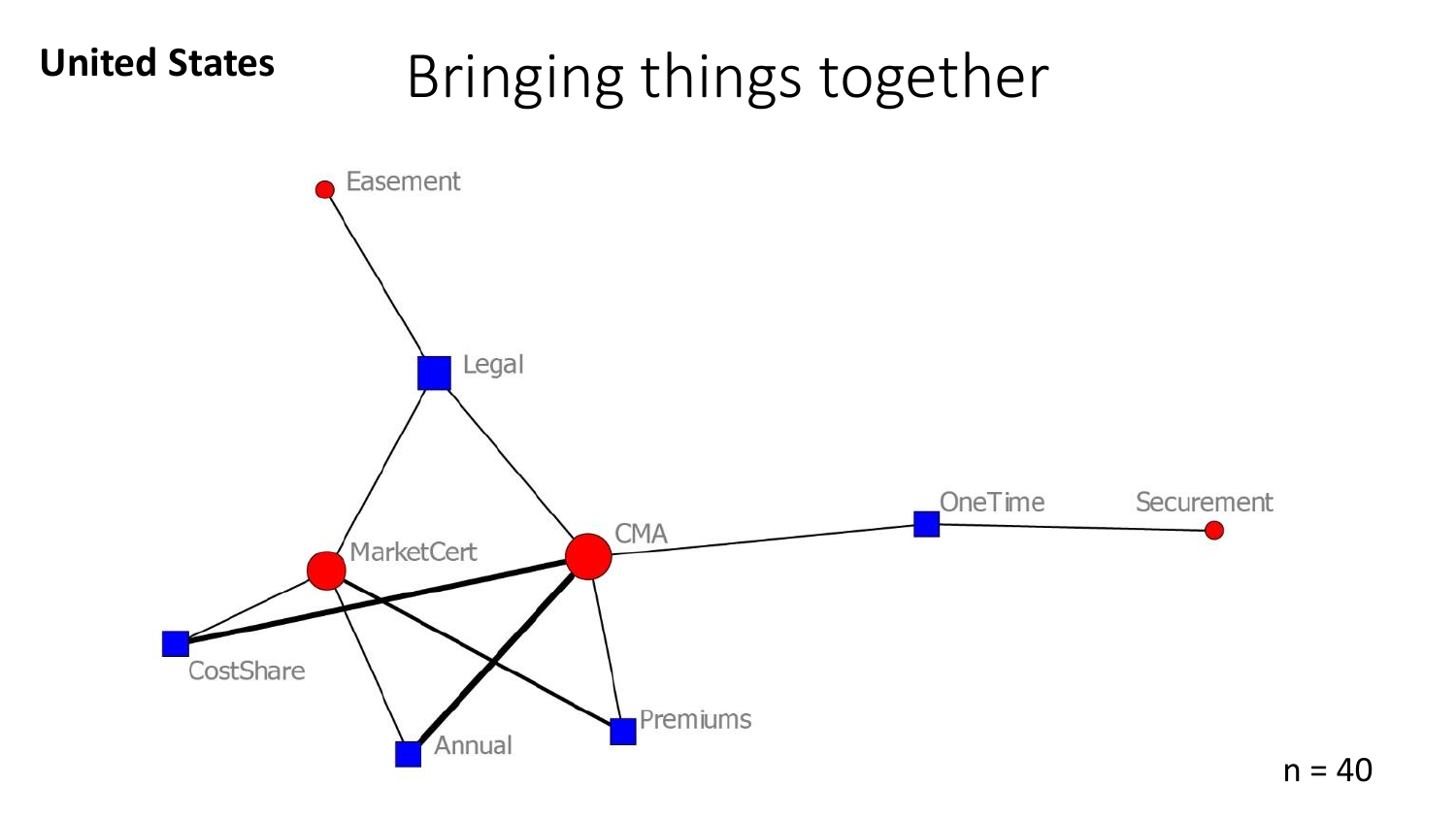#### Results: Impact and additionality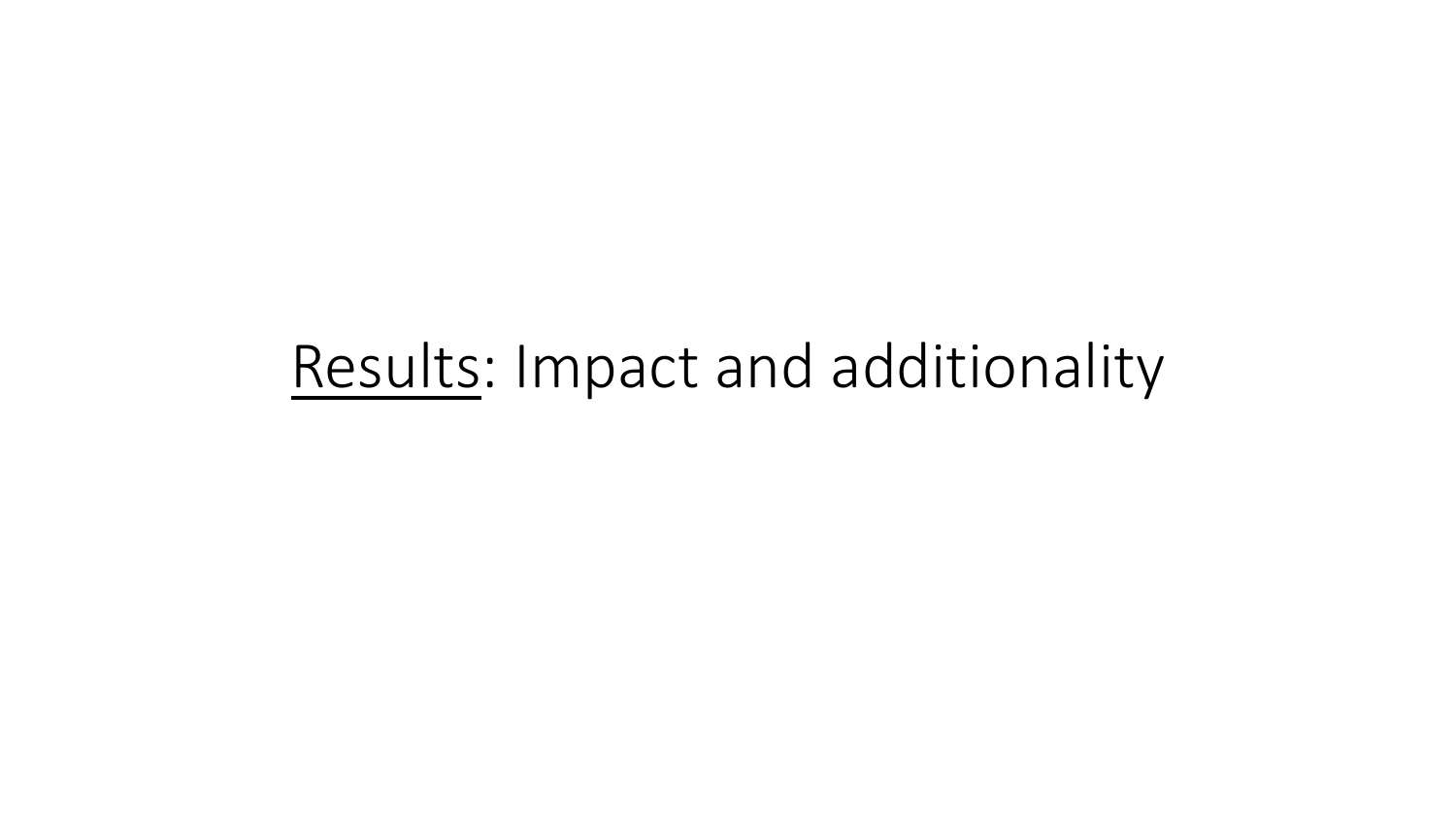To what extent do you think your engagement with programs has influenced your practices.



STRONG INFLUENCE SOME INFLUENCE NO INFLUENCE

#### **Canada**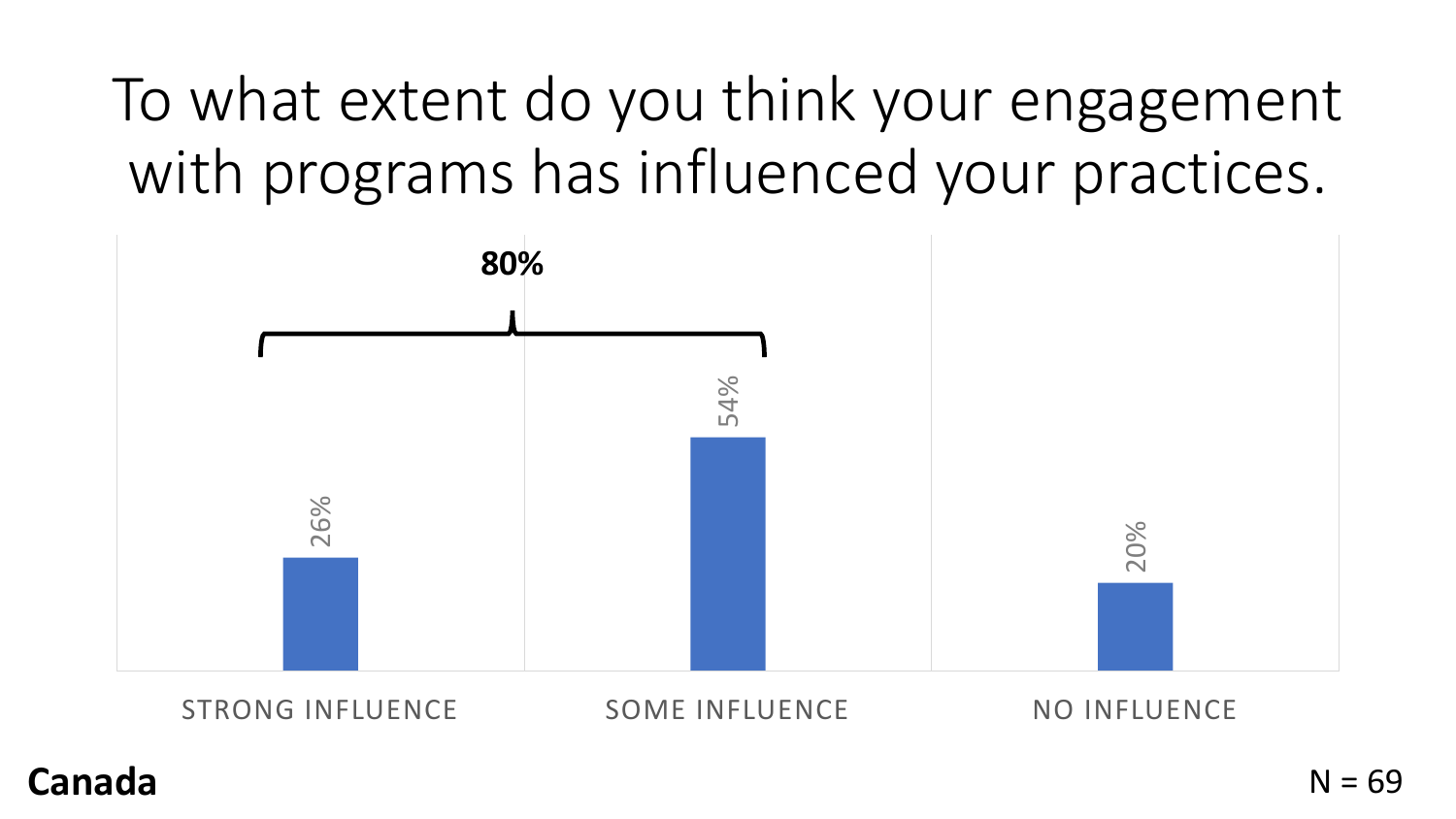To what extent do you think your engagement with programs has influenced your practices.



**United States**

 $N = 38$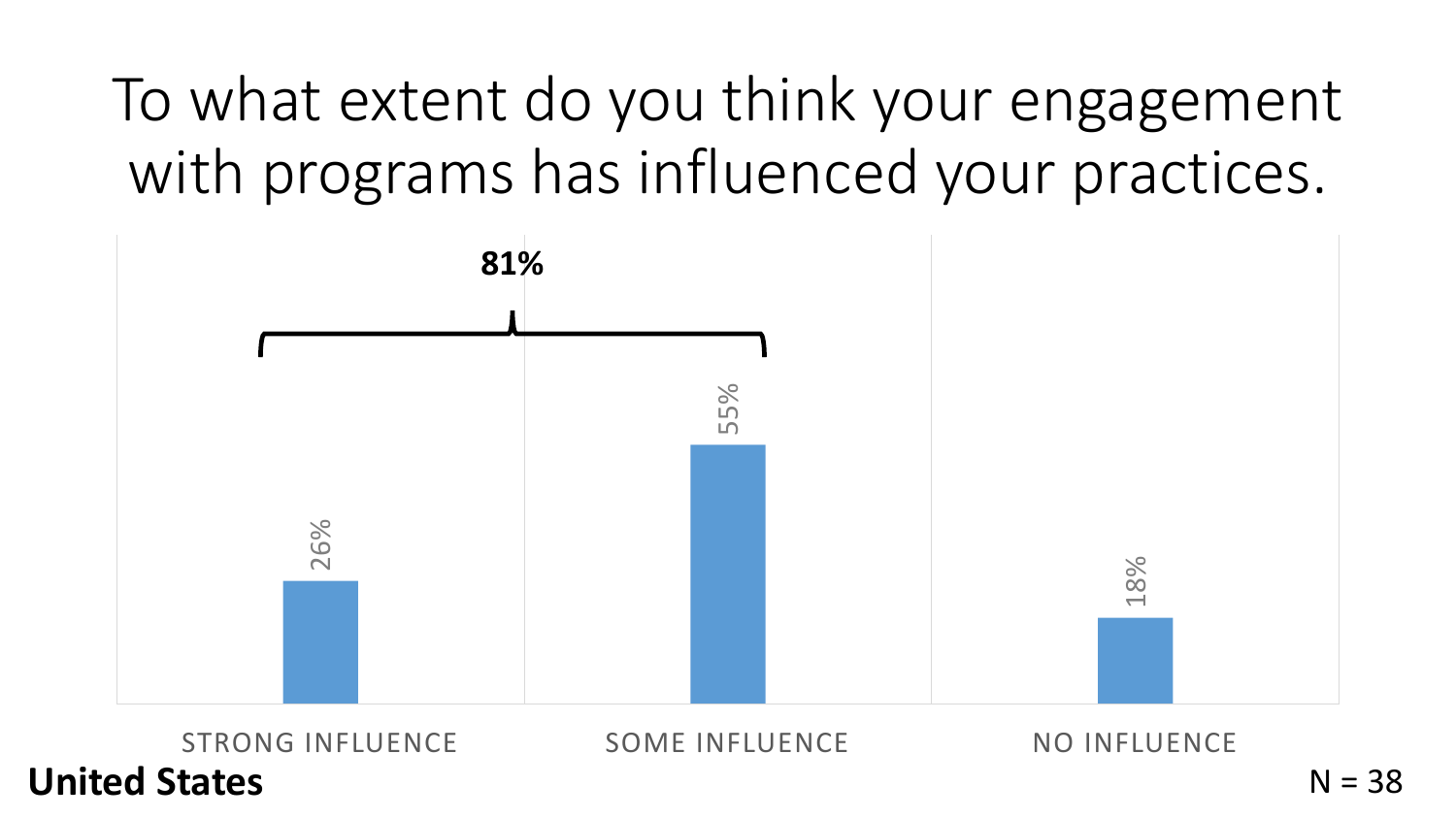### Examples of influence - Canada

"[We] created more green space for native species, deferred harvests to allow birds to nest, and planted shelterbelt for shrike habitat, while providing future windbreak for hay-land."

"I think of my influence on SAR on a regular basis; whereas before, it wasn't really on my radar."

"We have become more aware of other species that use the same environment as our cattle and realize that they need to be considered when making management decisions."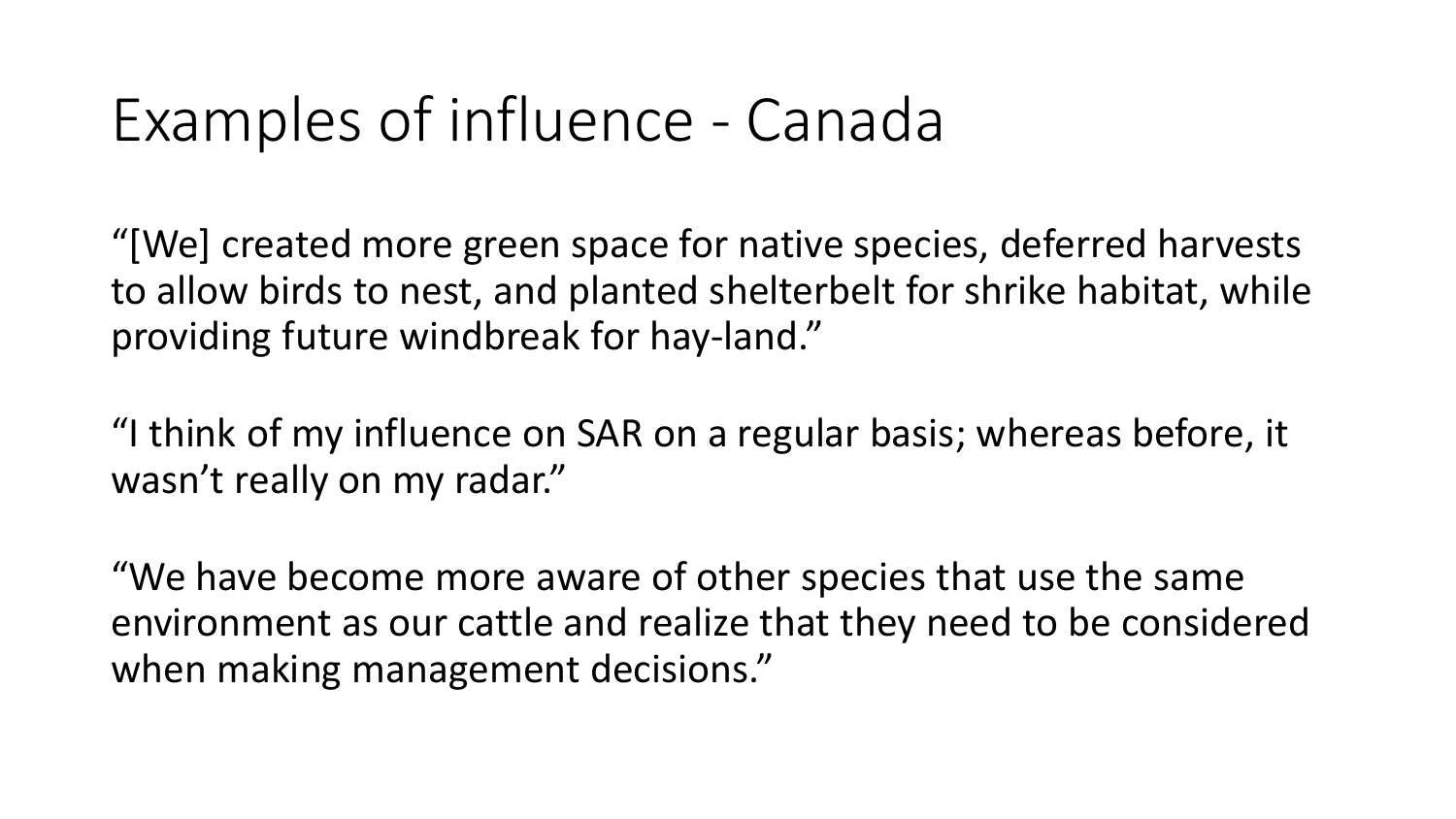### Examples of influence - US

"Mostly there has been science and collaboration backing up my management practices."

"Financial assistance made conversion of crop ground to grassland on an accelerated schedule.."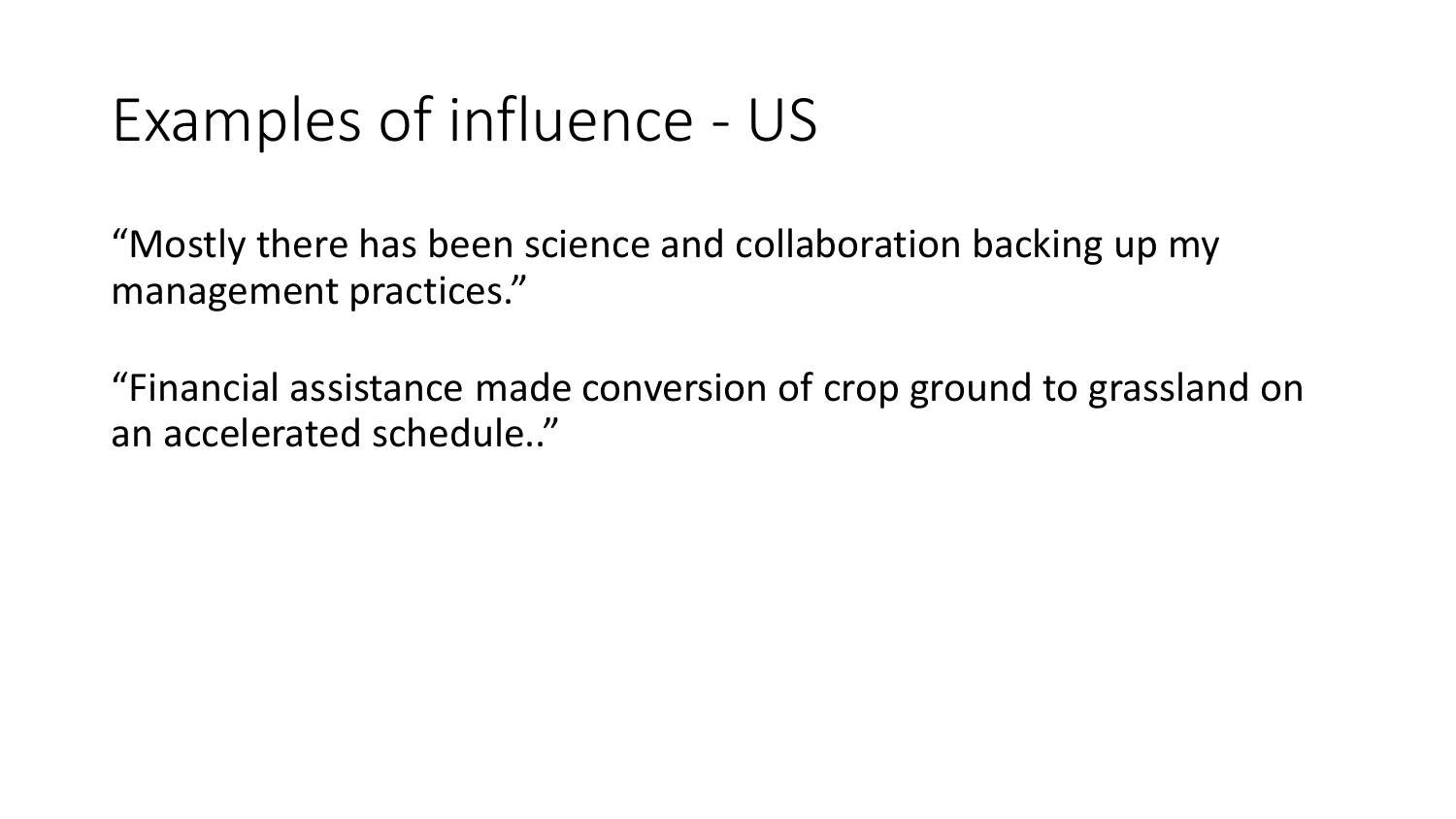To what extent do you think your engagement with programs has changed the way that you view the environmental value of your farm or ranch.



**Canada**

LARGE CHANGE SOME CHANGE NO CHANGE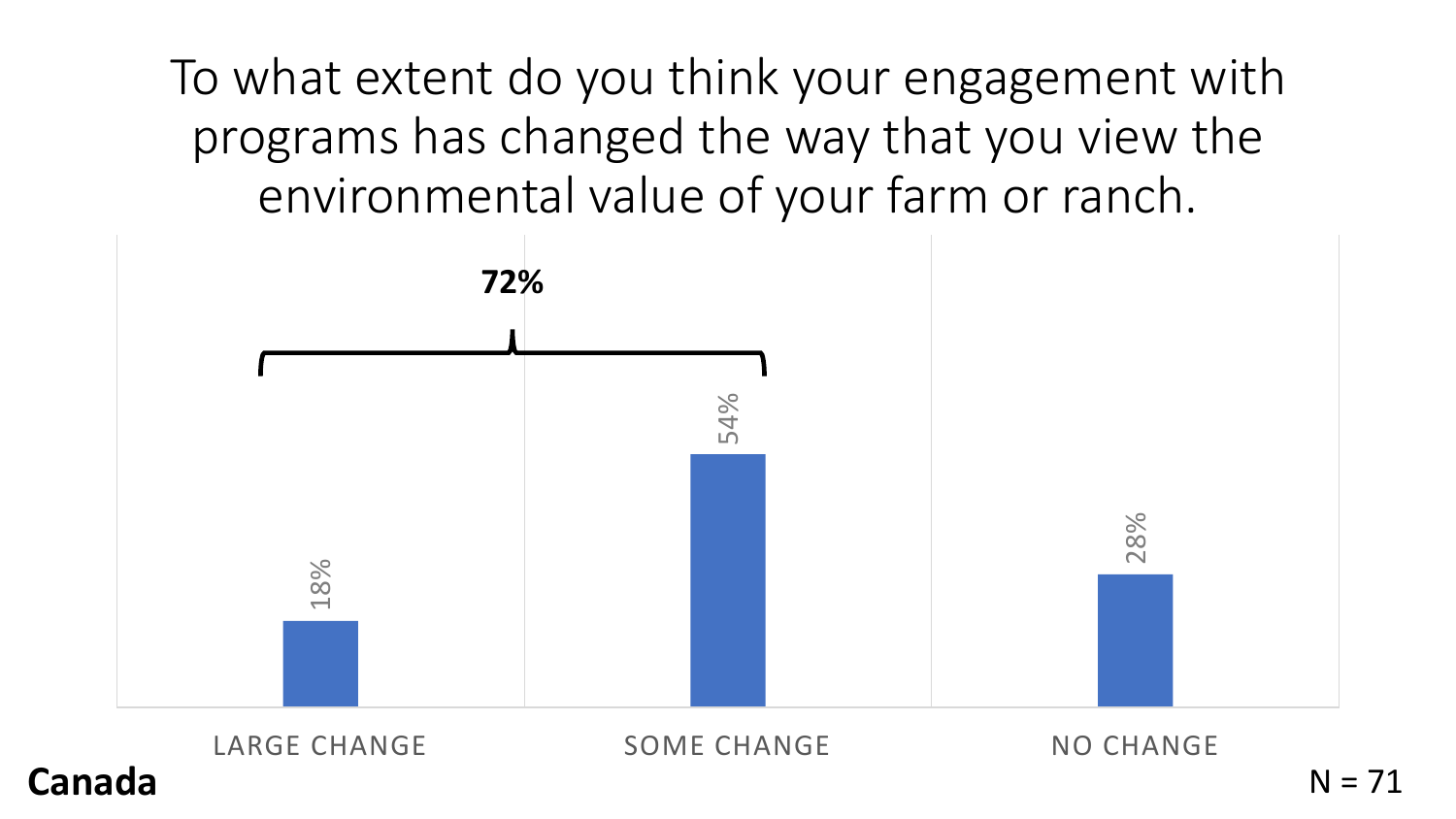To what extent do you think your engagement with programs has changed the way that you view the environmental value of your farm or ranch.



**United States**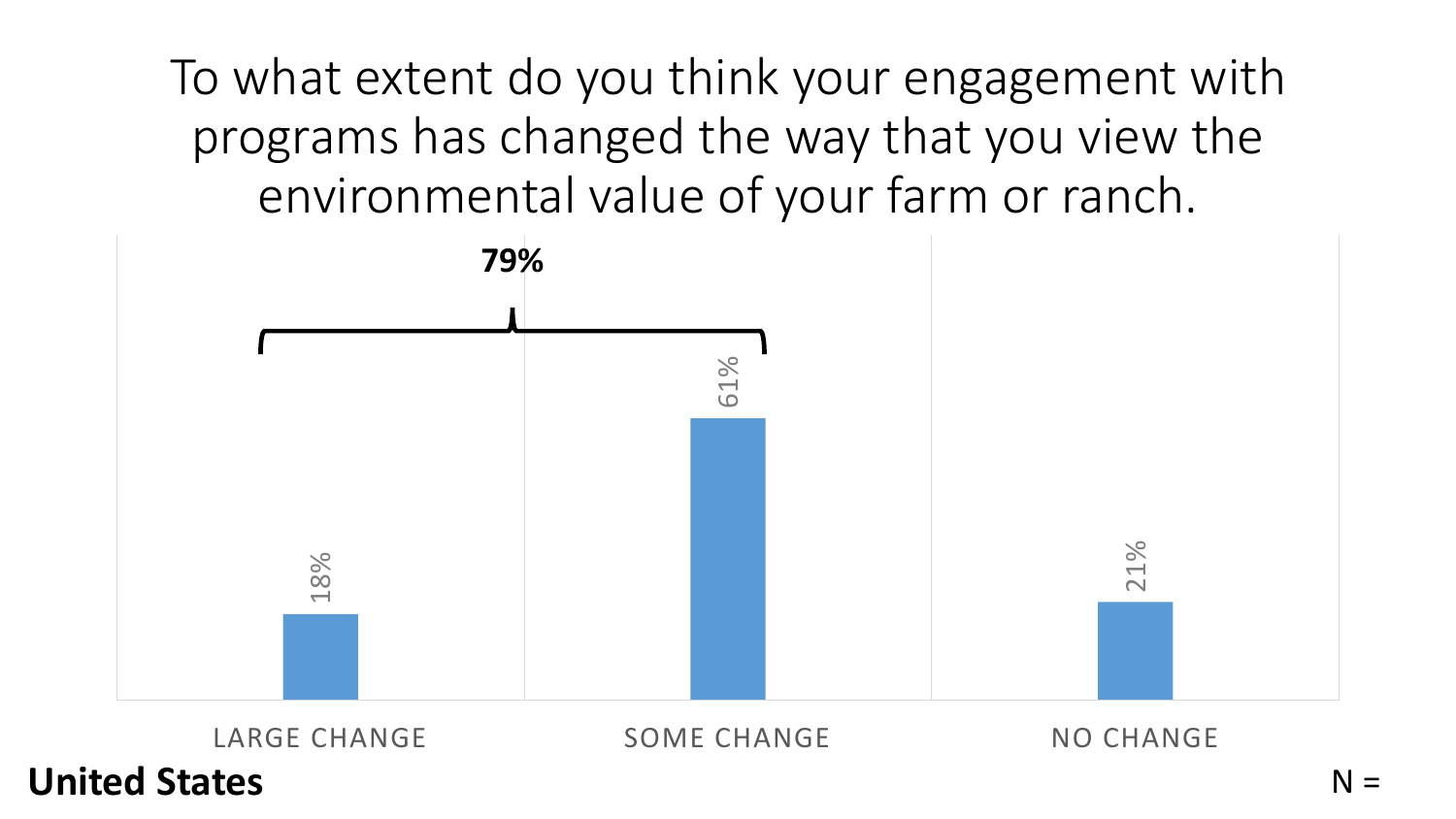#### Examples of perspective change - Canada

"It has validated our practices and encouraged us to continue to think of the larger picture in that we are not just raising beef, but managing the interaction between the air, soil, water and biodiversity on our operation. It also gives credibility to our efforts to share our ranch story with a wider audience via social media."

"I truly feel excited when I see SAR flourishing on my farm. Before, I wouldn't have even recognized some of them."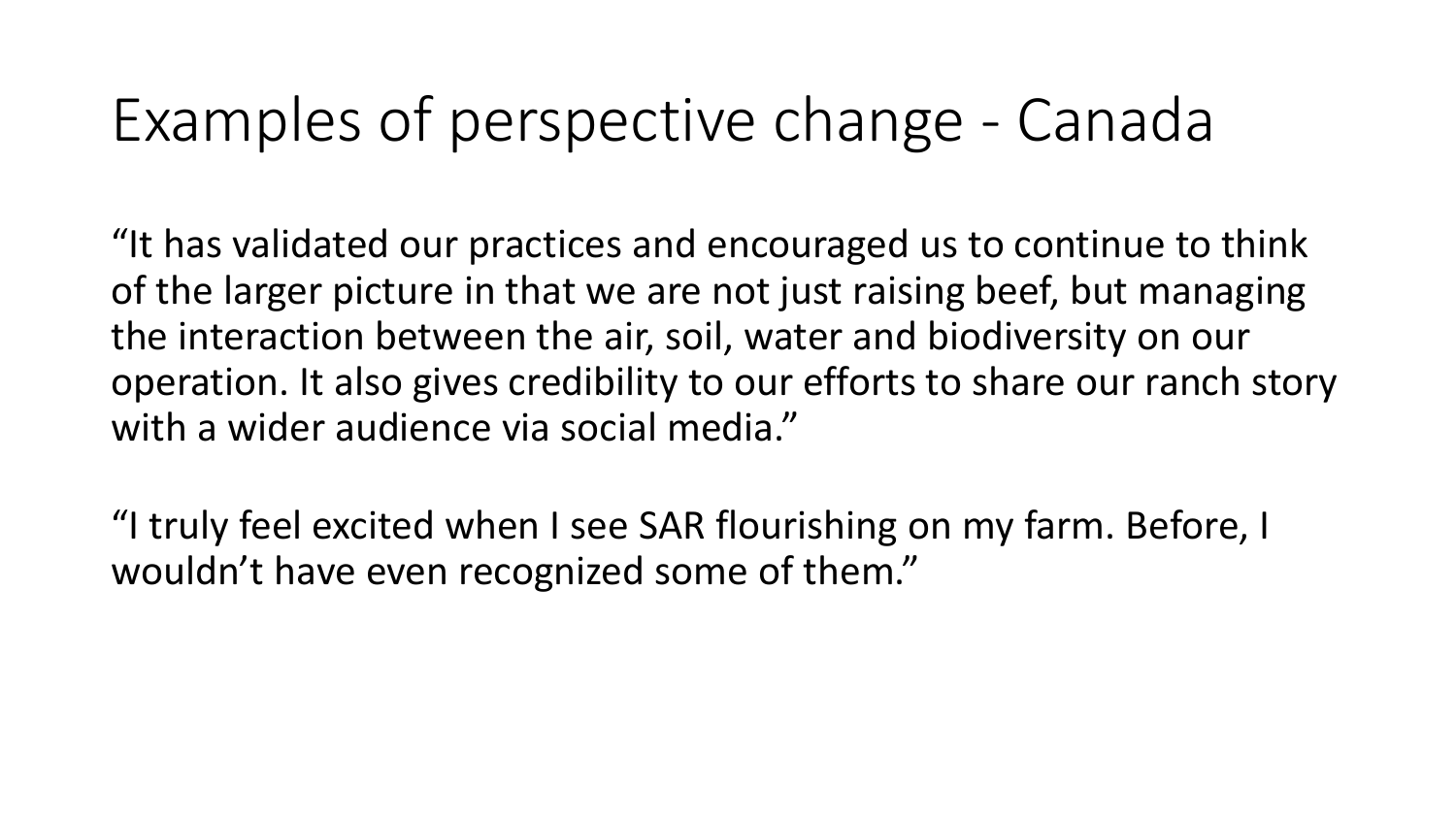### Examples of perspective change - US

"Understanding our landscape situation within the glaciated plains has helped us understand our critical role in community based conservation."

"It has made me more aware or how important the environmental concerns are."